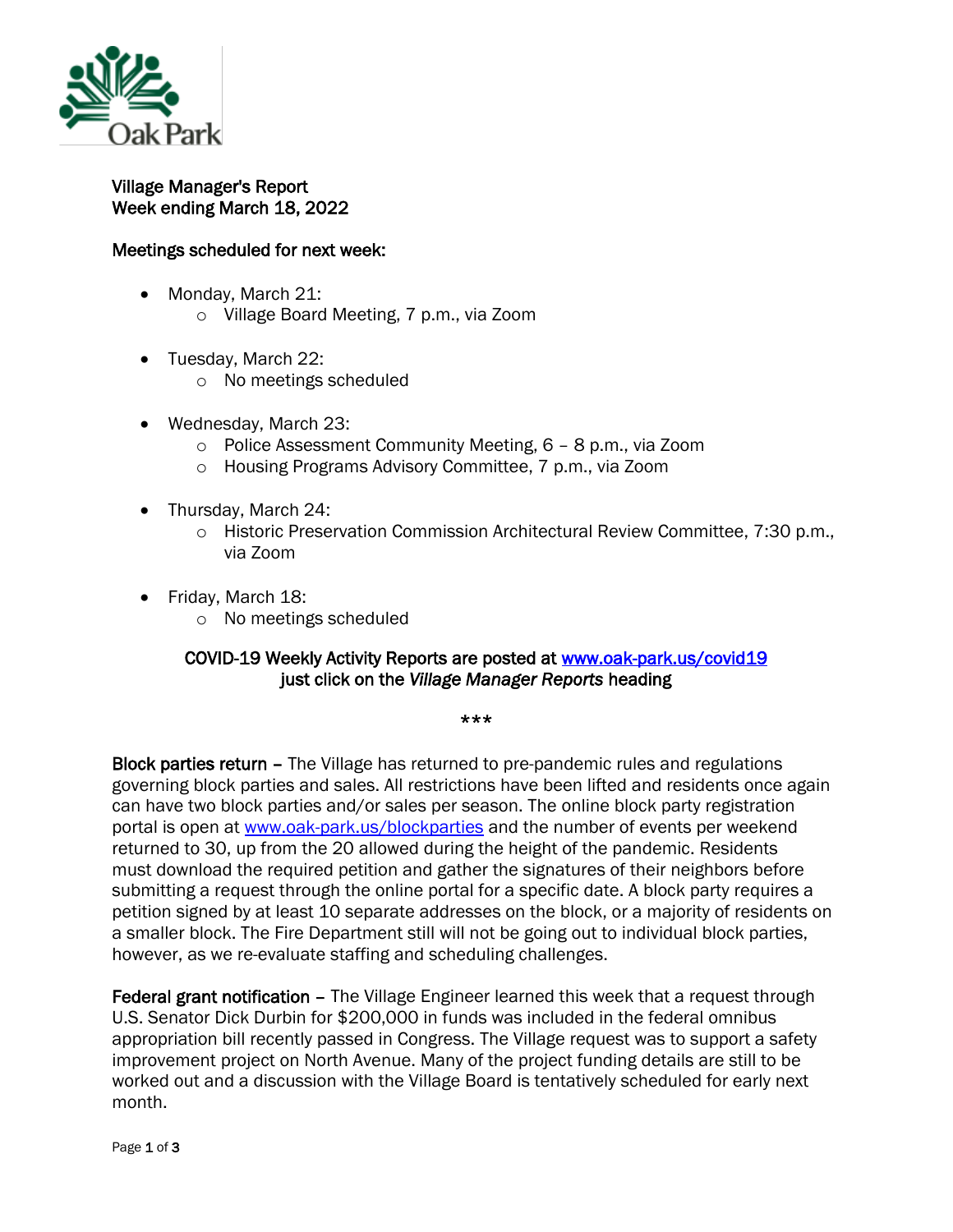Financial report honored  $-$  For the  $26<sup>th</sup>$  consecutive year, the Government Finance Officers [Association](http://www.gfoa.org/) has given the Village's Comprehensive Annual Financial Report (CAFR) a *Certificate of Achievement for Excellence in Financial Reporting*. The Village's fiscal year 2020 CAFR, which is for the audit year that ends on Dec. 31, received the best possible result with a *proficient* grade in every grading category. The GFOA calls the certificate the "highest form of recognition in the area of governmental accounting and financial reporting." GFOA is a nonprofit professional association serving more than 20,000 government finance professionals. [Click here to read the letter](https://www.oak-park.us/sites/default/files/456678891/2020_cafr_award_letter.pdf) from the GFOA. Village CAFRs and other financial reports are [posted online.](http://www.oak-park.us/your-government/budget-purchasing/financial-reports)

Community award winners – More than 40 individuals, organizations and businesses have been recognized through the Village's annual community awards stewardship program. The [Community Design Commission](https://www.oak-park.us/your-government/citizen-commissions/community-design-commission) recognized 16 Cavalcade of Pride Award winners, the [Historic Preservation Commission](https://www.oak-park.us/your-government/citizen-commissions/historic-preservation-commission) presented eight Preservation Awards and the **[Environment & Energy Commission](https://www.oak-park.us/your-government/citizen-commissions/environment-energy-commission)** handed out eight Green Awards. More information on the awards and the winners is [posted on the Village website.](https://www.oak-park.us/news/2021-community-awards-celebrate-stewardship)

Project groundbreaking – Village staff joined current and former elected officials at groundbreaking ceremony held yesterday (March 17) for the new mixed-used development coming to the corner of Marion and Pleasant Streets. In addition to Trustee Jim Taglia, former Mayor Anan Abu-Taleb and former Trustee Simone Boutet were there to support the construction of a new structure with 158 residential units and 1,200 square feet of commercial space. In addition to Development Customer Services Director Tammie Grossman and Village Planner Craig Failor, attendees also included OPEDC Executive Director John Lynch, OPEDC Economic Development Manager Eric Mazelis, Chamber of Commerce Executive Director Liz Holt and representatives of the [Focus](https://workwithfocus.com/) development team.

Village parking garage use – The public use of the Holley Court, Avenue and Lake & Forest parking garages continues to slowly rebound from COVID-19-related impacts. Overall daily garage revenue collected in January and February of this year is averaging about 50 percent higher than revenue collected through the same period in 2021. However, collections are still 45 percent below 2019, pre-Covid-19 totals. Click here to see the comparison of [revenue](https://www.oak-park.us/sites/default/files/456678891/2022-03-16-public-garage-use-data.pdf) by month from 2019 to the present in each of the three parking garages.

Water protection survey – A survey arriving soon in the mailboxes of all Oak Park property owners will help the Village protect the community's drinking water. The **Illinois** [Environmental Protection Agency](http://www.epa.illinois.gov/index) requires communities to survey all of its water customers every three years to identify and eliminate connections that could allow contaminants to accidentally flow back into the drinking water from sources such as fire protection sprinkler systems, boilers, lawn sprinklers and swimming pools. The solution when issues are found is to install a backflow prevention device. More information about the effort is [posted on the](https://www.oak-park.us/news/survey-help-protect-local-drinking-water-0)  [Village website.](https://www.oak-park.us/news/survey-help-protect-local-drinking-water-0)

Local development recognized - The [Urban Land Institute](https://uli.org/) has published a case study on District House, 147 N. Euclid Ave., as an example of best practices in urban resilience as a part of its *Developing Urban Resilience* series. Completed in 2018 with an investment of nearly \$20 million, the development was recognized for showcasing how green